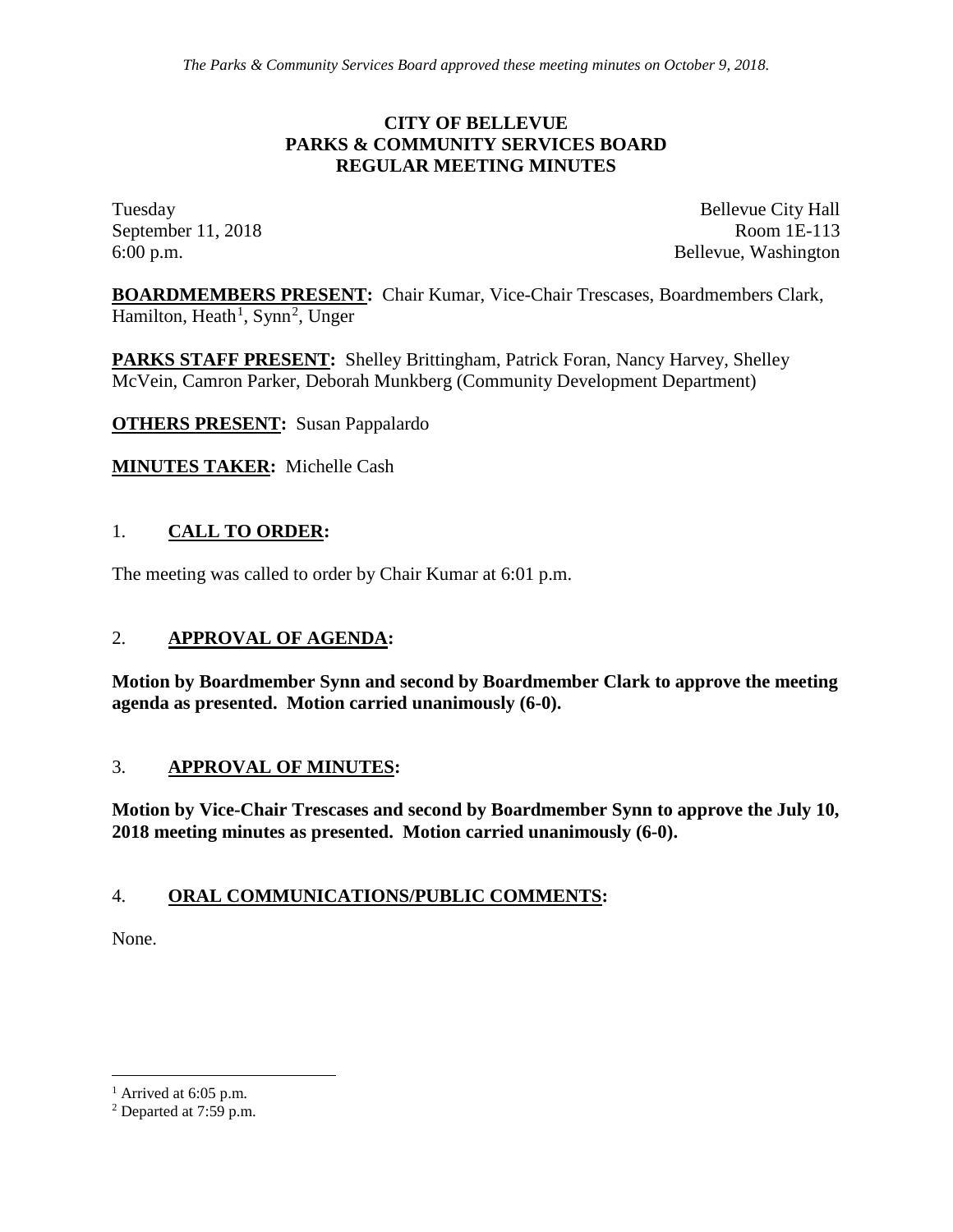### 5. **COMMUNICATIONS FROM CITY COUNCIL, COMMUNITY COUNCIL, BOARDS AND COMMISSIONS:**

Chair Kumar welcomed newest Boardmember, Pamela Unger.

## 6. **DIRECTOR'S REPORT:**

Mr. Foran called attention to information included in the Board Packet regarding a recent proposal from the Boys & Girls Club of Bellevue to develop, in partnership with the City, an indoor youth sports program facility at Wilburton Hill Park, similar to the Hidden Valley Park partnership developed several years ago.

# 7. **BOARD COMMUNICATION:**

Vice-Chair Trescases received feedback from a citizen who is disappointed in Bellevue's wayfinding signs and suggested that they be linked to an online map.

Boardmember Synn visited several parks throughout Bellevue during the summer months and was impressed with how well the parks were utilized.

Boardmember Hamilton enjoyed the Parks Board tour of Meydenbauer Bay Park and Surrey Downs Park.

Boardmember Clark also enjoyed the Parks Board tour of Meydenbauer Bay Park and Surrey Downs Park. In addition, he enjoyed spending time at Lewis Creek Park and Downtown Park during the summer months.

Boardmember Unger visited many parks throughout the summer months, including: Downtown Park, Hidden Valley Park, Killarney Glen Park, and Wilburton Hill Park. She also enjoyed the Parks Board tour of Meydenbauer Bay Park and Surrey Downs Park, and attended the recent Grand Connection meeting.

# 8. **CHAIR COMMUNICATION & DISCUSSION:**

Chair Kumar attended the Grand Connection meeting. She also is looking forward to the NE Corner project at Downtown Park.

# 9. **BOARDMEMBER/COMMITTEE/LIAISON REPORTS:**

*No reports.*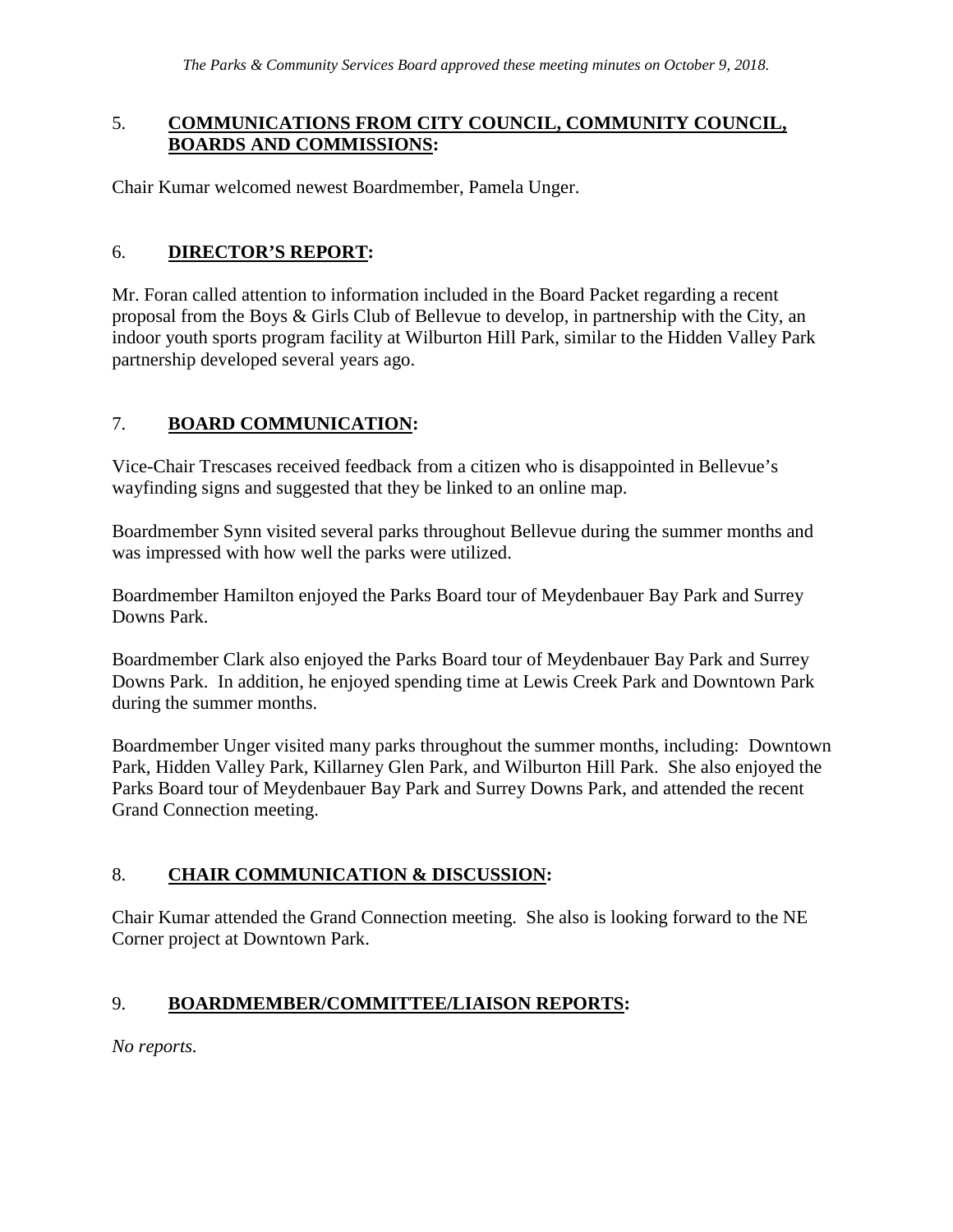### 10. **DISCUSSION/ACTION ITEMS:**

### A. Neighborhood Area Planning Program

Ms. Munkberg explained that the Neighborhood Area Planning Program is a seven-year program to update neighborhood planning efforts. She noted that the Neighborhood Area Planning Program kicked off in August and has three pillars:

- Based on Comprehensive Plan
- Strategic, action-focused
- Ground-up community process

Ms. Munkberg discussed the relationship between the Neighborhood Area Planning Program and the Comprehensive Plan. The Comprehensive Plan includes the Neighborhood Area Planning Program and the Land Use Regulations. She added that within the Comprehensive Plan there is a neighborhood element that identifies the 16 neighborhoods throughout Bellevue. The overall goal is to determine how to help neighborhoods adapt to change, while preserving what is valued.

Ms. Munkberg explained that the neighborhood plans will be strategic and future focused. More specifically, the plan will include:

- Community profile
- Opportunities map
- Relationship to Comprehensive Plan
- Vision and strategies

Ms. Munkberg explained that the neighborhood plans will be completed in about a year. She reviewed the work program for the neighborhood plans and noted that they depend on a collaborative relationship between the city and residents. The first two neighborhood area plans to be updated are Northeast Bellevue and Northwest Bellevue.

Boardmember Unger inquired if there is a budget associated with the neighborhood plans. Ms. Munkberg discussed the process for getting neighborhood plan projects funded.

Boardmembers asked how they can be involved in the neighborhood planning efforts. Ms. Munkberg suggested that Boardmembers share in the outreach efforts and also act as sounding boards for community members.

Vice-Chair Trescases called attention to a letter included in the Board Desk Packet from Vernon Schrag regarding "Keep Ashwood Park Green." Ms. Munkberg clarified that Ashwood Park is in the Downtown planning area and not part of the initial focus.

Boardmember Heath inquired if outreach efforts will be used to inform residents if their particular neighborhood falls short of national standards for how close they should live to a park. He suggested that this information be utilized to advocate for levies, etc. As neighborhoods are discussed, Boardmember Heath suggested that the Parks Board provide comments and make recommendations as necessary.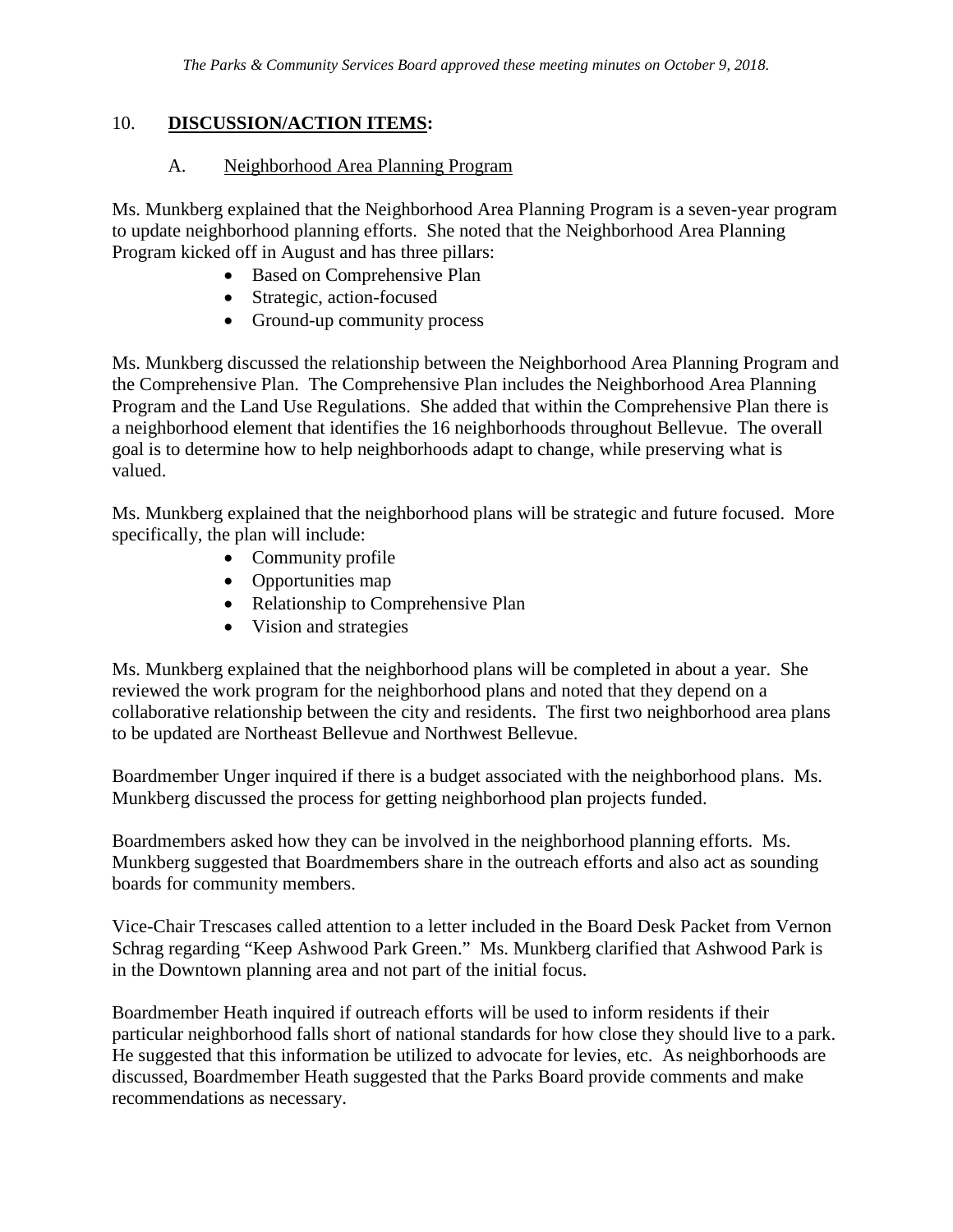## B. Aquatics Center Study

Mr. Foran recalled that the City conducted an Aquatic Center Feasibility Study in 2009 to assist the Council in determining whether it supports an aquatic facility. The study explored a range of options and operating models. He also described the renewed community interest in aquatics facilities, partnerships, and regional solutions. The 2009 Aquatic Center Feasibility Study explored the different types of facilities that could meet the demand, conducted a preliminary site analysis, completed a market analysis, conducted public outreach, and explored a range of financing options. The study was presented to the Council in 2009, and the Council expressed interest in Option D, a regional aquatic center, and directed staff to work with adjacent cities, school districts, and other potential partners. The effort was temporarily put aside, in part due to the recession.

Mr. Foran further added that the City of Kirkland placed a community and aquatic center proposal on the ballot in 2015, which the voters did not approve. The City of Redmond initiated public outreach in 2016 to study a range of facilities for community centers and aquatic centers. In 2017, the King County Parks Department convened a process to reexamine the viability of a regional approach for an Eastside facility. King County Councilmember Claudia Balducci secured approximately \$2 million to work toward a regional solution, and that process is ongoing. Mr. Foran noted direction from the City Council in May 2017 to continue to pursue local partnerships and opportunities.

Mr. Foran described the popularity of swimming and aquatic activities in Bellevue and on the Eastside. He reported that approximately 4,200 families are members of private outdoor pools in Bellevue, and 3,600 swimmers participate in more than 26 Eastside swim clubs. Mr. Foran said there are a number of private neighborhood pools and membership facilities in Bellevue. However, the Bellevue School District does not have water sports facilities. He noted that Kirkland and Redmond are served by older pools as well. Regional aquatic facilities that have been developed since 2011 include: 1) Snohomish Aquatic Center, 2) Lynnwood Recreation Center and Pool, 3) Sammamish Community and Aquatic Center, and 4) Rainier Beach Community Center and Pool. Those facilities serve a wide range of ages and types of activities.

Mr. Foran discussed a conceptual layout previously discussed with the Council that includes a leisure and recreation pool, competition pool, instruction and fitness pool, and a wellness/fitness/rehabilitation pool. He described how a movable bulkhead feature allows the facility to modify the configuration as needed.

Mr. Foran described the current King County regional process involving Bellevue, Kirkland, and Redmond to explore the range of funding and governing options (e.g., voted levies, voted/Councilmanic bonds, grants, private funding, and partnerships) and the potential for multiple facilities. There has been some discussion about developing a Metropolitan Parks District in which voters in each city would be asked to approve a taxing district. Mr. Foran said the Cities and King County executed a Memorandum of Understanding (MOU) which outlines the tasks to finish this work. In general, the work merges the independent efforts of the parties into a collaborative facility and program plan with recommendations for specific facility types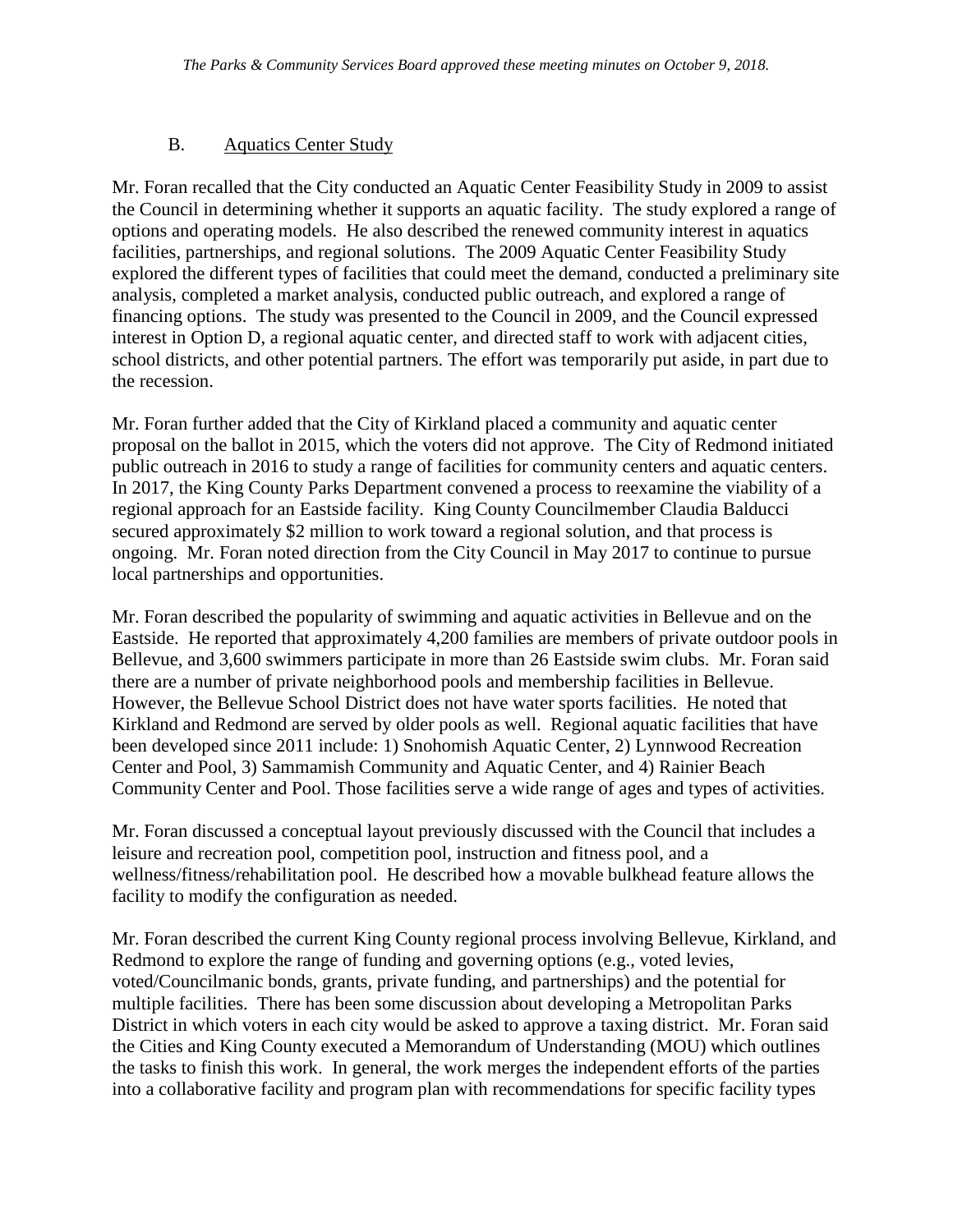and sites, funding and governance. Mr. Foran clarified that exploring a regional approach through the MOU is not the only alternative. All alternatives to meet the aquatic needs for Bellevue and the region are being explored.

The sites previously reviewed in the City's feasibility study were Hidden Valley, Airfield Park, Marymoor Park, Bellevue Utility Site at Marymoor, SE Eastgate Way, Highland Park, Bellevue College and the Bel-Red corridor. Mr. Foran said an aquatic facility could be coordinated with the Grand Connection project, which would provide a tourism and family activity center. He said the Bellevue School District submitted a letter to the City indicating an interest in providing financial support to develop a facility that would accommodate the District's competitive swim programs. Bellevue College revised its campus master plan since 2009, and one component of their plan is a community partnership of some kind.

Mr. Foran discussed the following next steps:

- Finalize the scale and scope of the program elements and prepare a schematic drawing and architectural rendering.
- Update the estimated capital costs by program element.
- Update the estimated operating cost performance by program element.
- Conduct a site feasibility analysis for several sites (including Marymoor and Bellevue College).
- Propose a financing and operational plan that could include public/private/nonprofit partnerships.
- Prepare communication tools and conduct a public outreach process to include public meetings and presentations.

Vice-Chair Trescases requested that synchronized swimmers be considered when evaluating aquatic options. She clarified that there are specific depth requirements for synchronized swimming.

Mr. Foran explained that Council approved up to \$250,000 to develop more precise information to determine whether to proceed with an aquatic center. In addition, 10 firms submitted proposals in response to the City's RFQ. Four finalists have been selected for further evaluation. Mr. Foran noted that regional work is ongoing, as well as continued discussions with the Bellevue School District and Bellevue College. Strategies are also being developed to identify additional partners and sponsors.

There was a general discussion about aquatic revenue streams and whether or not most aquatic centers are able to cover their operating costs. Mr. Foran noted that the goal of the aquatic center is to operate at little or no deficit.

Boardmember Synn called attention to the Pacific Northwest's climate and the benefits of having an indoor aquatic center, particularly during the winter months.

Boardmembers discussed the various locations being considered for an aquatic center. Mr. Foran also noted that the advocacy group SPLASH Forward is assisting with helping the process.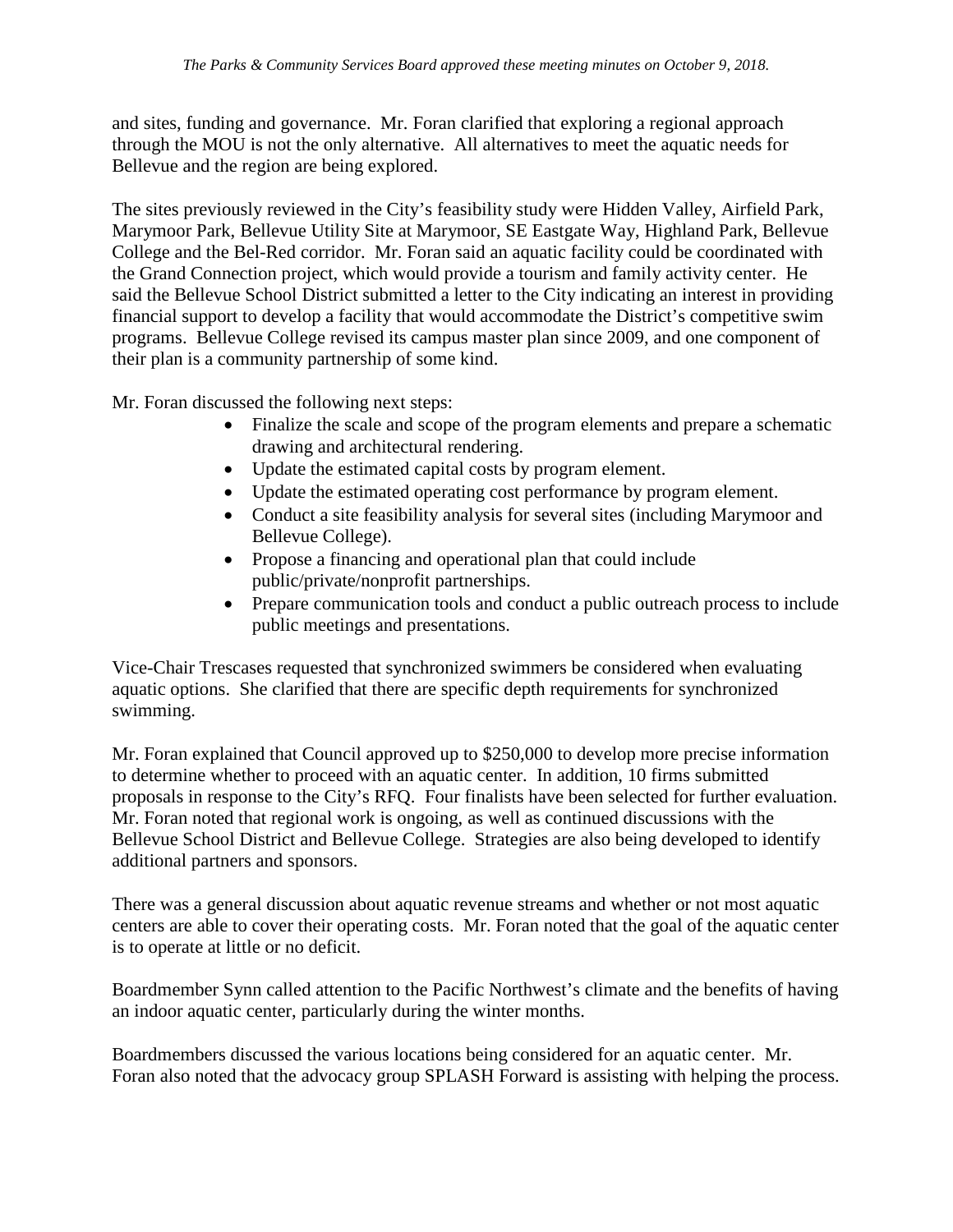### 11. **NEW BUSINESS:**

None.

### 12. **PROPOSED AGENDA FOR NEXT MEETING:**

Boardmember Unger requested an update be provided about Ashwood Park at a future Board meeting. Mr. Foran discussed the previous presentations that have been made to Boardmembers about Ashwood Park and suggested a written update might be more appropriate than a formal presentation, since there are no new updates. Boardmembers favored this option.

Boardmember Heath requested an update on Bellevue's efforts to address homelessness and how homelessness is impacting Bellevue parks.

Mr. Parker reported that the Pacific Science Center will provide a brief presentation at the next Board meeting to mark their 25 year anniversary at Mercer Slough. He also noted that King County will be conducting an open house for the Eastside Rail Corridor on the same night as the next Board meeting.

Staff is working on scheduling a joint meeting with the Arts Commission.

Boardmember Heath would like the Parks Board included in any neighborhood outreach sessions regarding the Neighborhood Area Planning Program.

Boardmember Clark noted that the Grand Connection has a high focus on young children and professionals but not on young teens (i.e., middle/high school aged). He requested that this age group be kept in mind during the planning efforts. Other Boardmembers agreed with this recommendation. Boardmember Hamilton added the Crossroads Community Center is a great facility for youth and could provide insight for the Grand Connection framework.

**Motion by Boardmember Heath and second by Vice-Chair Trescases to extend the meeting until 8:35 p.m. Motion carried unanimously (6-0).**